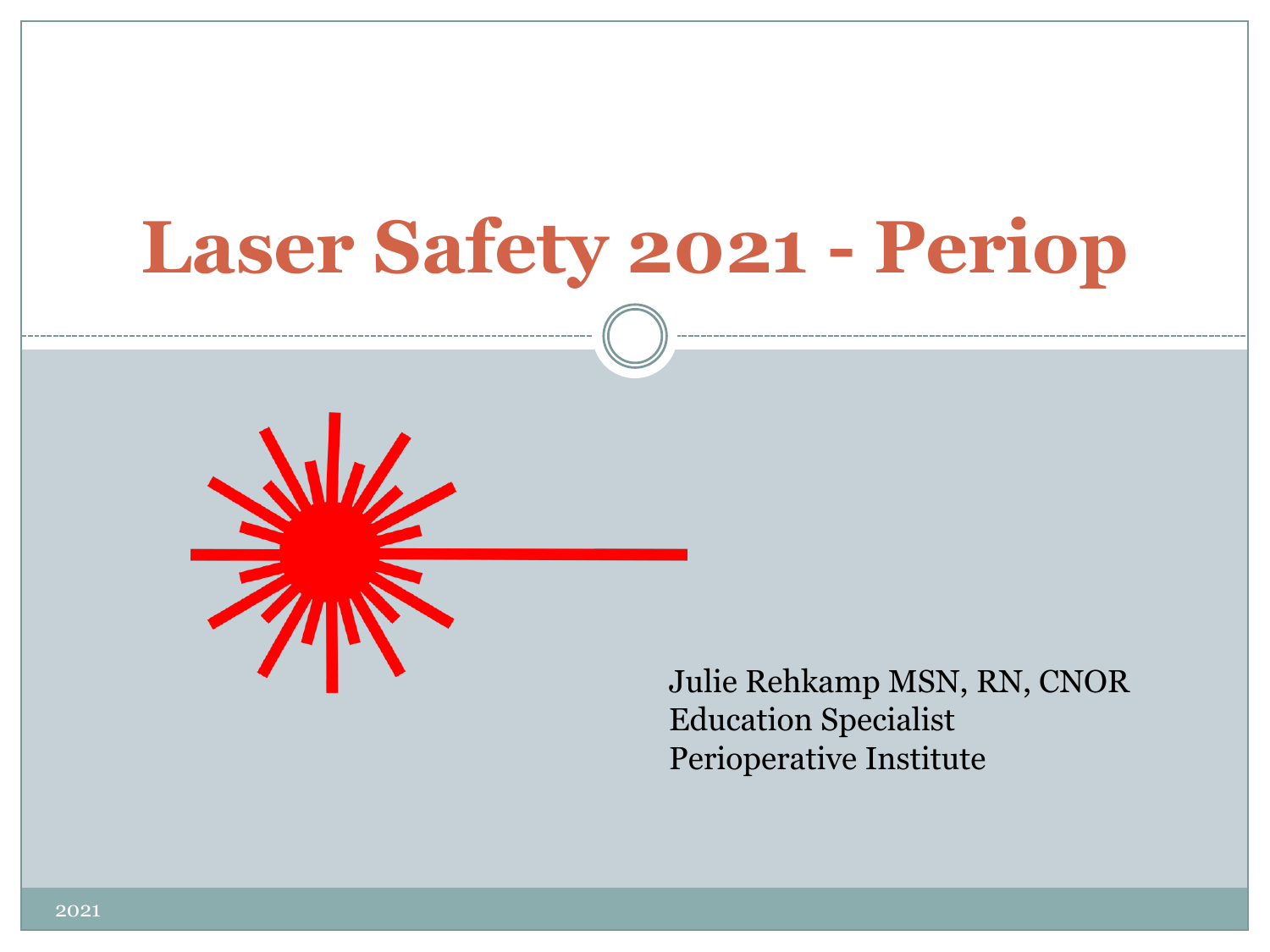### **Laser Safety**

- **Objectives**
- Discuss laser safety and safety interventions
- Identify fire hazards
- Identify laser hazards and procedural control measures
- Identify nominal hazard zone (NHZ)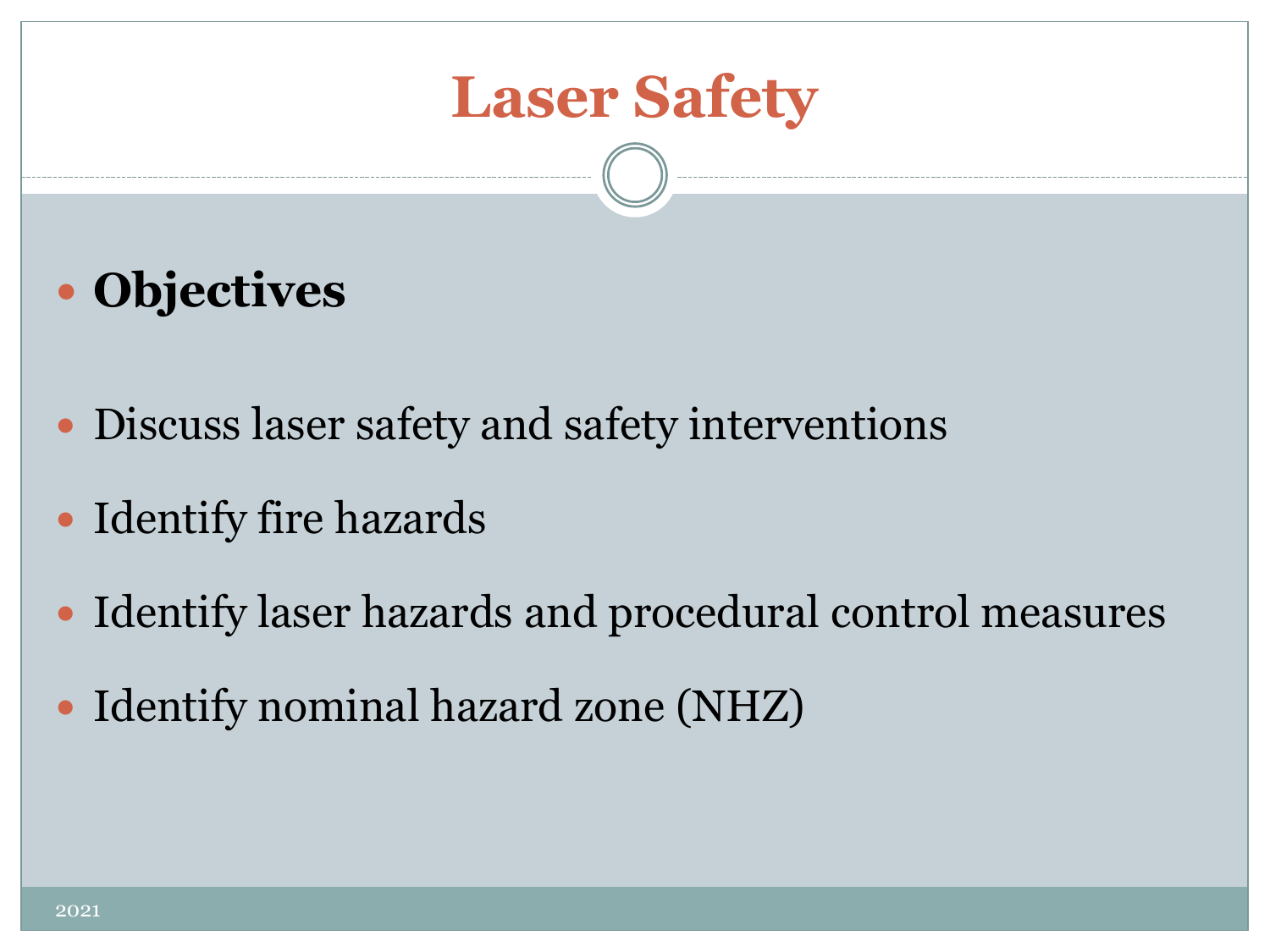#### **Laser Safety**

- Class 4 lasers are used in the health care setting
- Exposure to Class 4 lasers is hazardous to eyes and skin if proper protocol is not followed
- Lasers are a fire risk

 Perioperative personnel are responsible for providing a safe environment for patients and health care workers during the use of laser technology.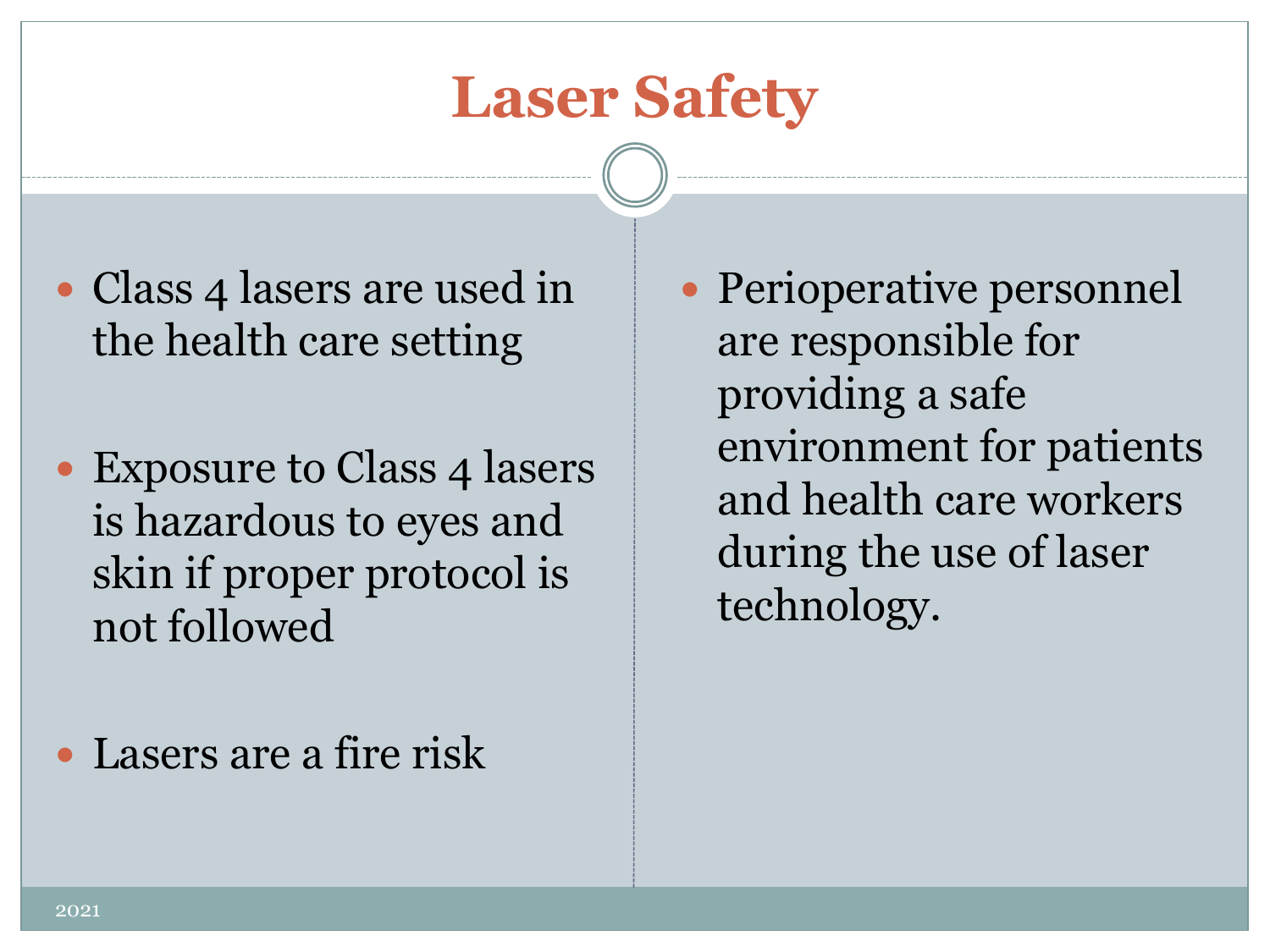# **Laser Safety - Equipment**

- The laser is required to be inspected by the laser operator before use for any damage, including the electrical cord and plug
- Liquids shall not be placed on the laser unit
- Service and preventive maintenance is performed on a regular basis (look for the BioMed sticker)
- The wavelength of the laser is posted on the device and corresponding laser sign



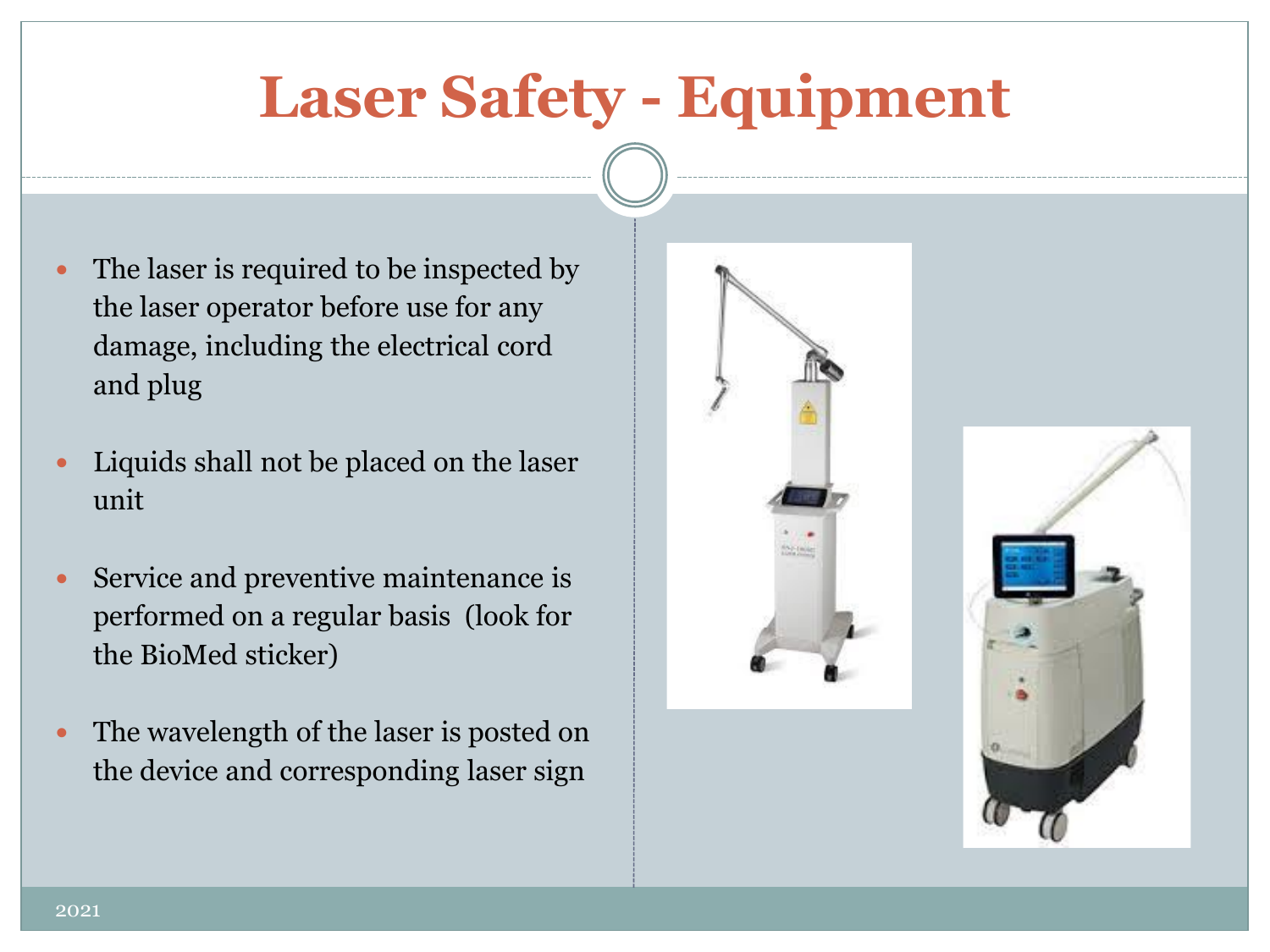# **Nominal Hazard Zone (NHZ)**

- The entire room in which the laser is used is considered the NHZ (or laser treatment area)
- Safety equipment must be used by all persons in the room
- Approved laser eyewear is required by all persons in the Nominal Hazard Zone
	- Including surgeon and anesthesia
	- $\circ$  If anyone refuses do not turn the laser on and remove the key
		- $\overline{\phantom{a}}$  Report the situation to the LSO or manager if you cannot resolve the issue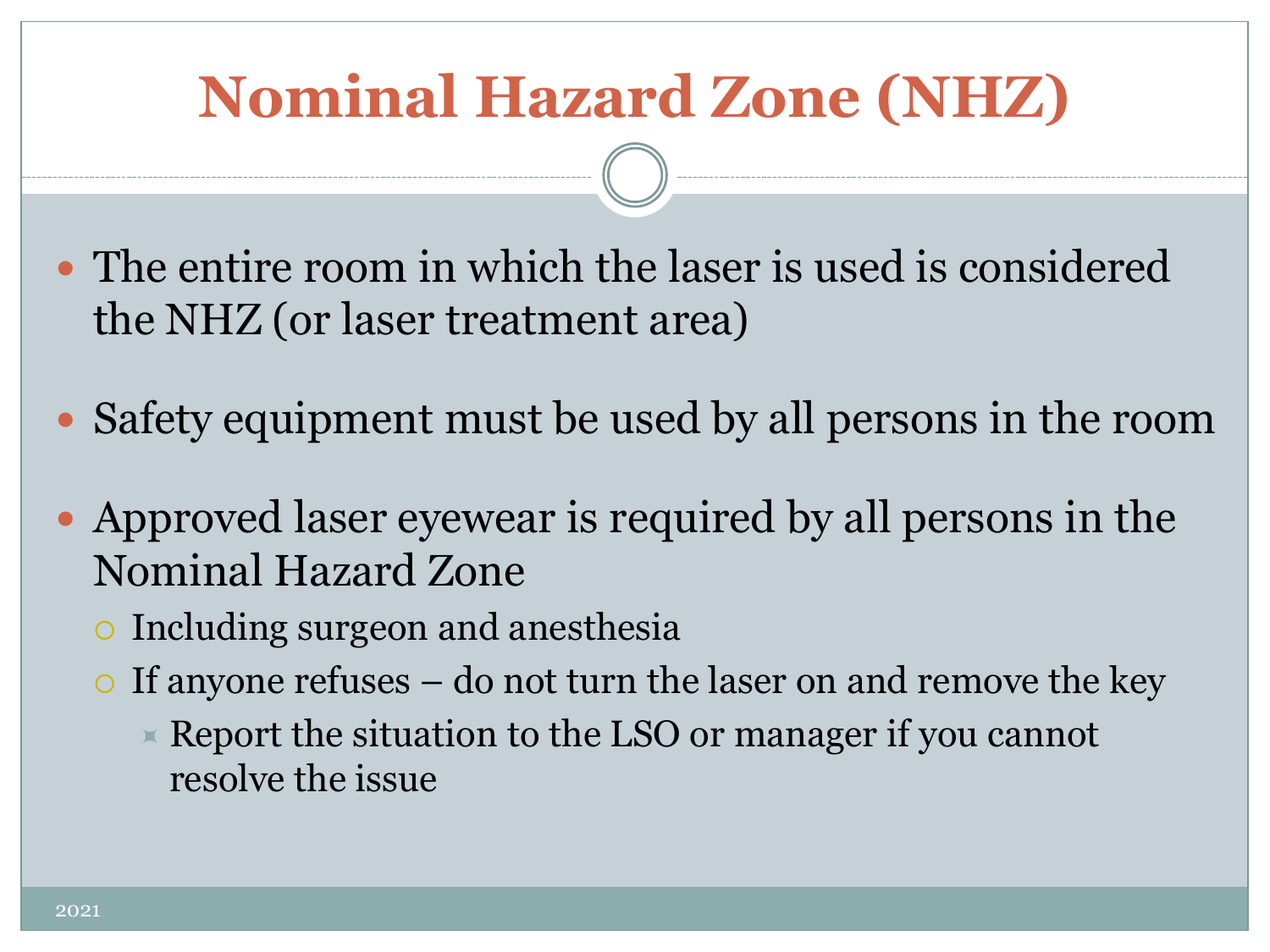#### **Laser Treatment Area**

- Warning signs are posted to control access and prevent unintentional exposure to the laser beam. (Sign design may vary)
- Doors to the treatment area shall remain closed and windows covered with an approved laser barrier that blocks transmission of a beam.



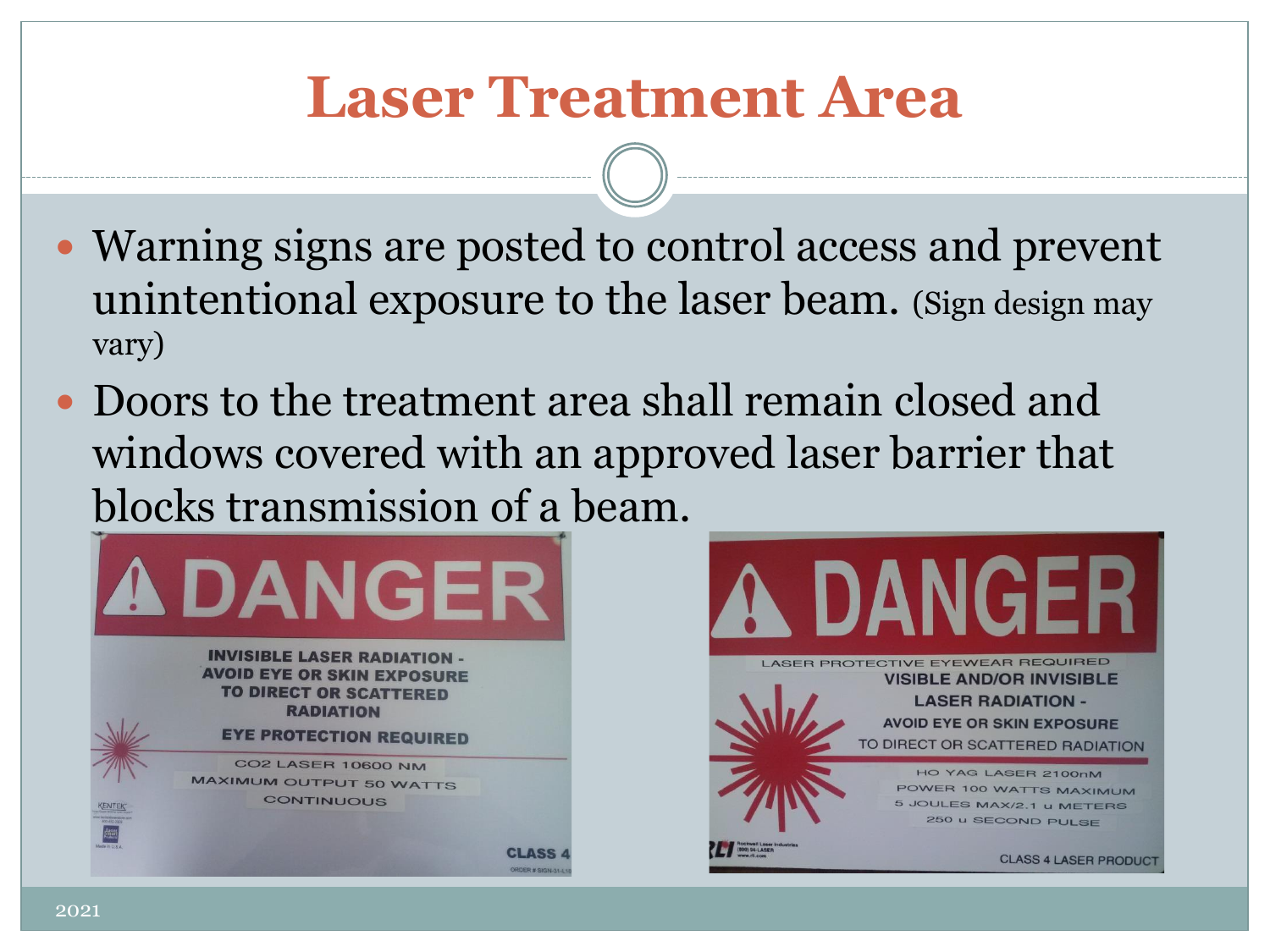#### **Laser Treatment Area**

- Patients' eyes and eyelids shall be protected from the laser beam
- Laser specific goggles, glasses, and/or wet eye pads
	- $\times$  Eyewear must be laser specific and approved
	- If using wet eye pads, they MUST remain moist throughout the entire procedure
- Surgical drapes are NOT eye protection for the patient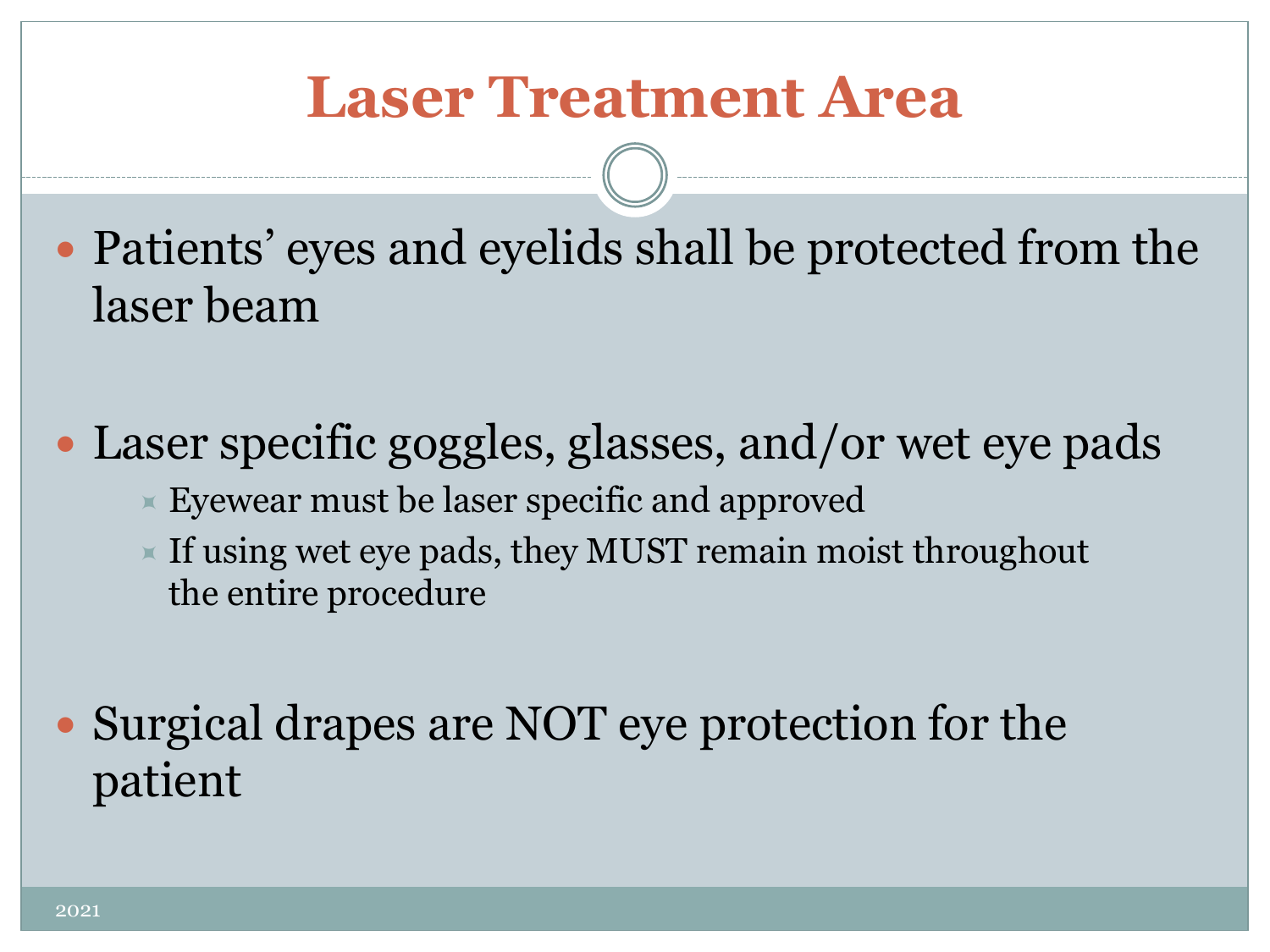#### **Laser Wavelengths/Glasses Requirements**

The numbers/ranges below **MUST** be listed on the glasses for use with the specific laser. If the numbers are not listed on the glasses, they are **NOT** to be used; use of improper glasses could result in ocular damage.

| <b>Laser Specific Eyewear</b> |          |                                    |
|-------------------------------|----------|------------------------------------|
| CO <sub>2</sub> Laser         | 10600 nm |                                    |
| <b>Holmium Laser</b>          | 2100 nm  | Range for glasses $1000 - 2400$ nm |
| YAG Laser                     | 1064 nm  |                                    |
| <b>Excimer Laser</b>          | 308 nm   | Range for glasses $190 - 398$ nm   |
| <b>ND YAG</b>                 | 532 nm   |                                    |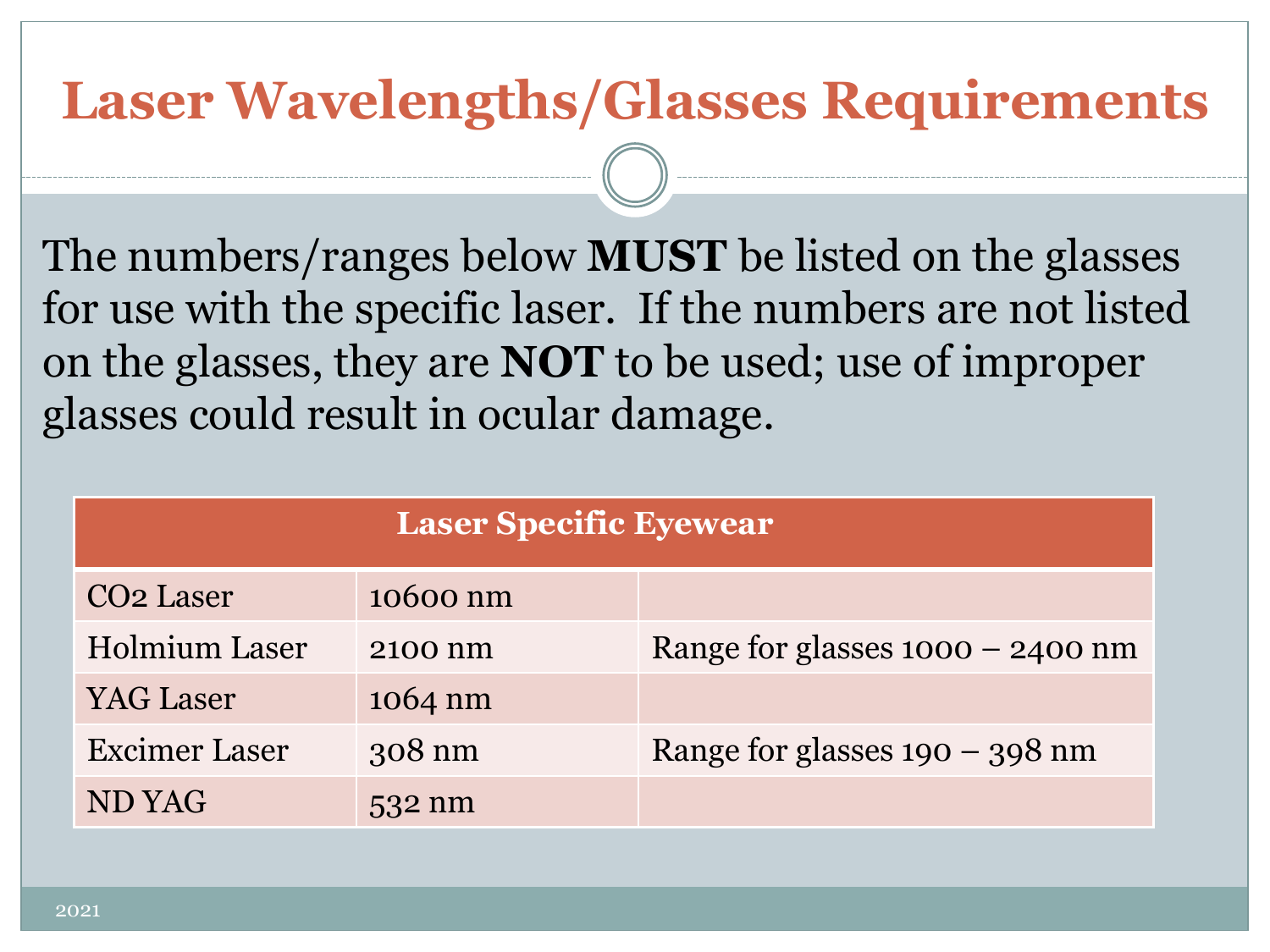#### **Laser Treatment Area**

- Correct laser wavelength and optical density eye protection is available for all people in the treatment area (wavelength information can be found on the laser, manufacturers operator manual and laser sign)
- Eyewear shall be inspected for damage and scratches before use
- Damaged eyewear shall be removed from use and reported to the LSO (Laser Safety Officer)

• Which pair would you choose for  $CO<sub>2</sub>$ ? For Holmium Yag?



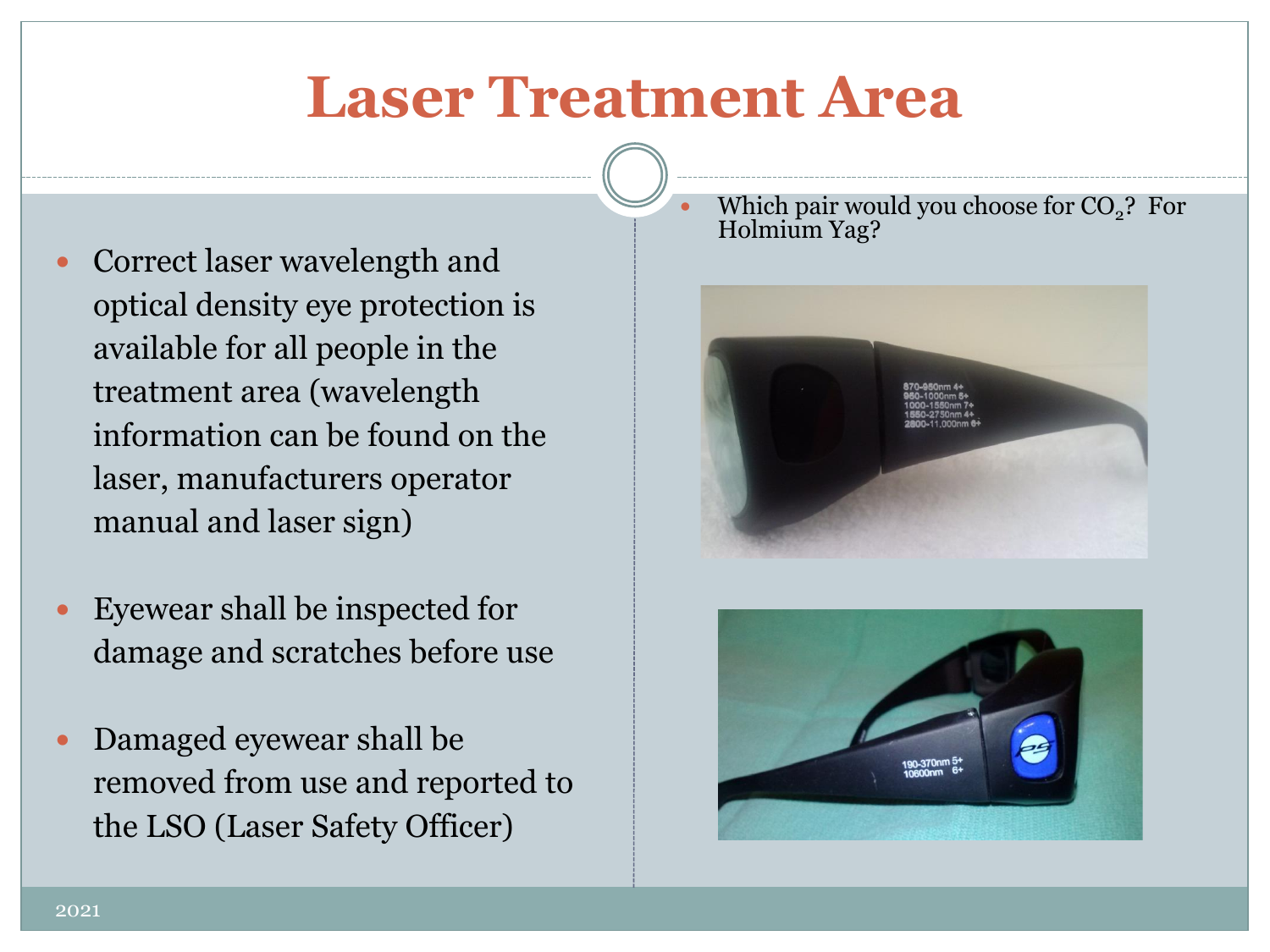#### **Laser Assistant**

 Focus is on the safe control of the laser to prevent accidental activation of the laser beam.

- $\times$  A dedicated laser operator is present in the room and cannot circulate or perform other duties while the laser is turned on or in stand-by mode.
- $\triangleright$  Laser key <u>will not</u> be inserted when laser is not in use. Laser operator is responsible for the laser key at all times.
- Limited access to laser keys, surgeon only foot switch placement, and use of the standby setting are methods of control for laser safety.
- The shut off switch is used to disable the laser in case of component breakdown, fire, or emergency.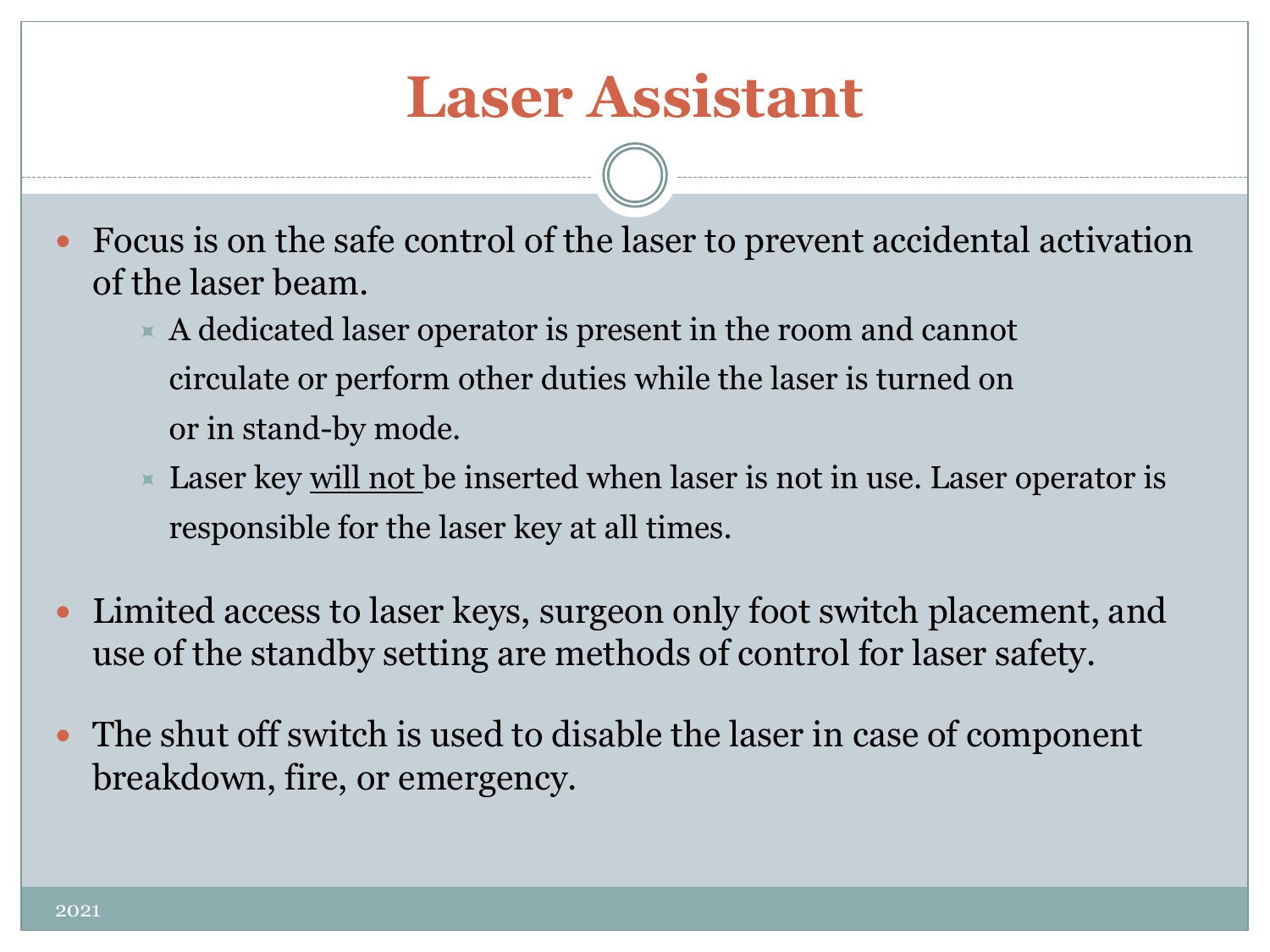#### **Laser assistant**

- Procures the laser unit and supplies
- Provides safety equipment for the patient and surgical team
- Prepares the room for laser use
- Conducts a laser test
- At completion of the case, clean and return all equipment, glasses and keys.
- Document in Laser Log in Epic (If laser operator is a CST, the RN circulating nurse will document in Epic the settings and parameters from the CST laser operator)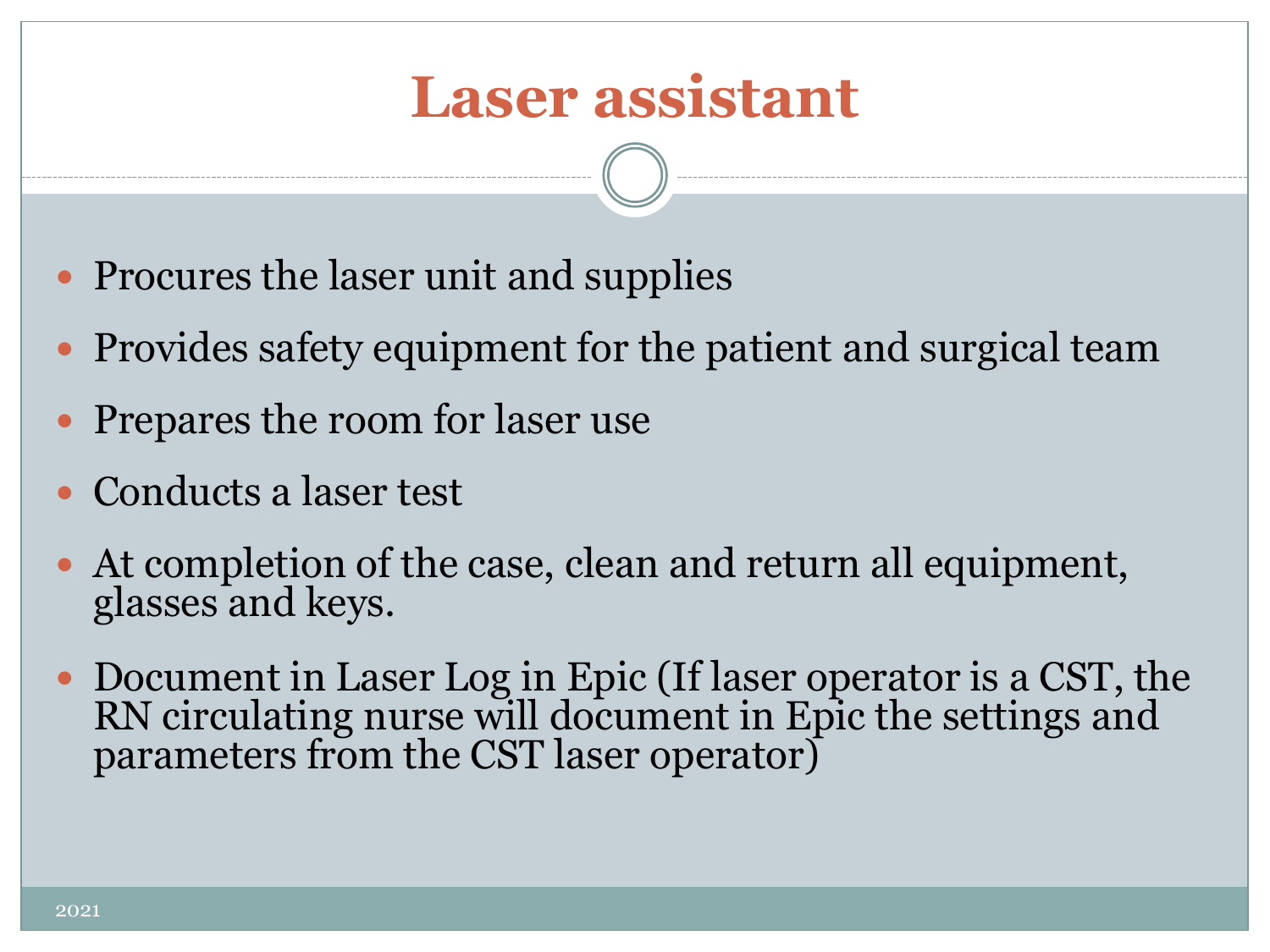### **Laser Safety**

- Anodized, dull nonreflective or matte-finished instruments shall be used near the laser site to decrease the reflectivity of laser beams
- Exposed tissue and drapes around the surgical site shall be protected with saline or water saturated towels or sponges

#### **Control of Laser Hazards Protective Equipment**

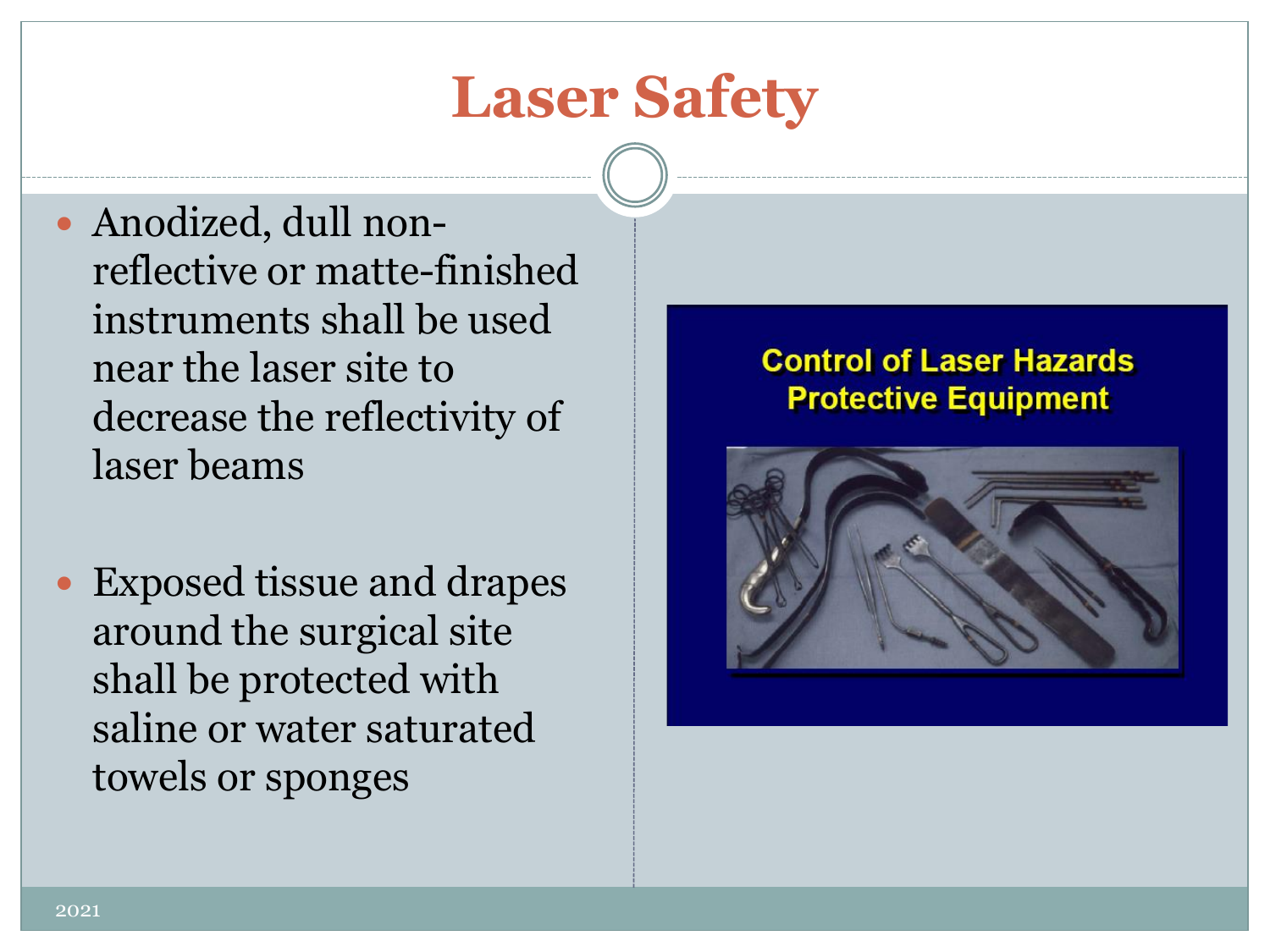- The first line of defense against surgical smoke (plume) is using a smoke evacuation system
- The wand of the smoke evacuation system shall be positioned no greater than 2" from the source of smoke
- High filtration masks shall be used as the second line of defense against airborne particles resulting from laser use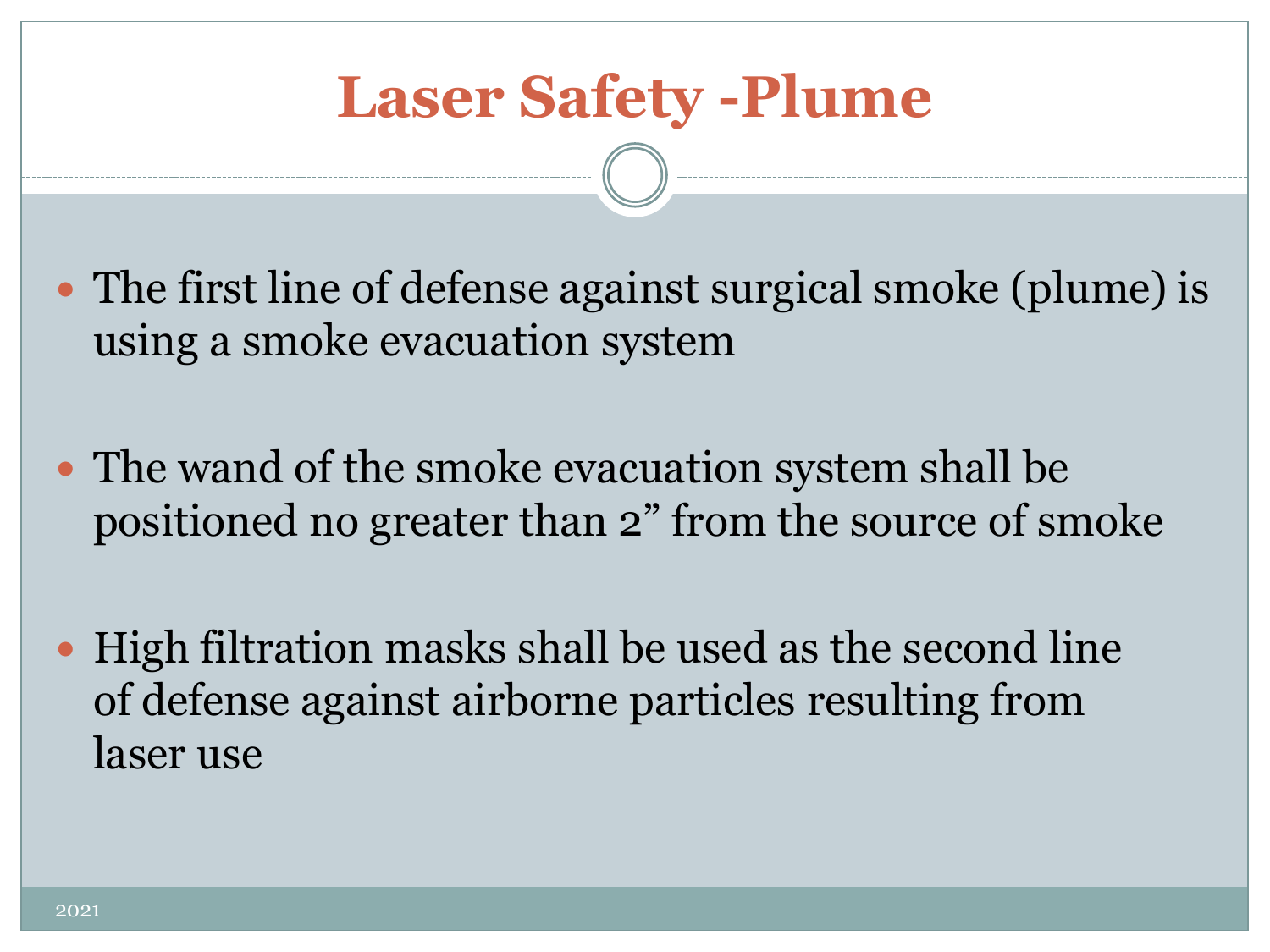# **Laser Safety - Fire**

- Lasers are a potential ignition source for fires
- Alcohol-based prep solutions are NOT used
- Nonflammable prep agents will minimize the risk of fire
- Sponges and drapes near the surgical site shall be kept moist
- Know the location of the nearest fire extinguisher

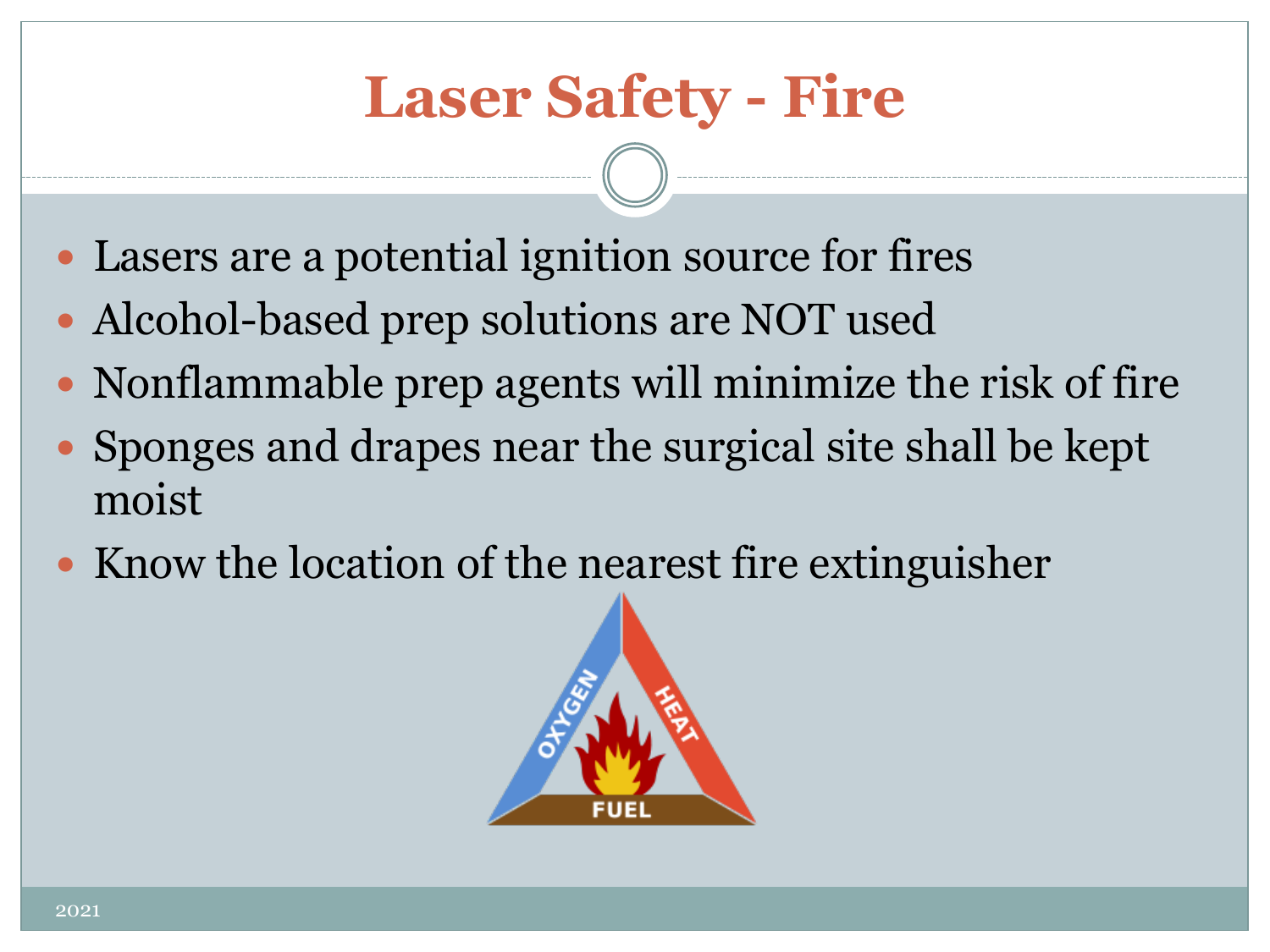## **Laser Safety - Fire**

- During laser procedures involving the patient's airway or aero-digestive tract, laser resistant endotracheal tubes (ETT) should be used to minimize the potential for fire
- The endotracheal tube cuffs should be inflated with normal saline. Methylene blue may be added to the saline to help detect punctures.
- Moistened packs may be placed around the ETT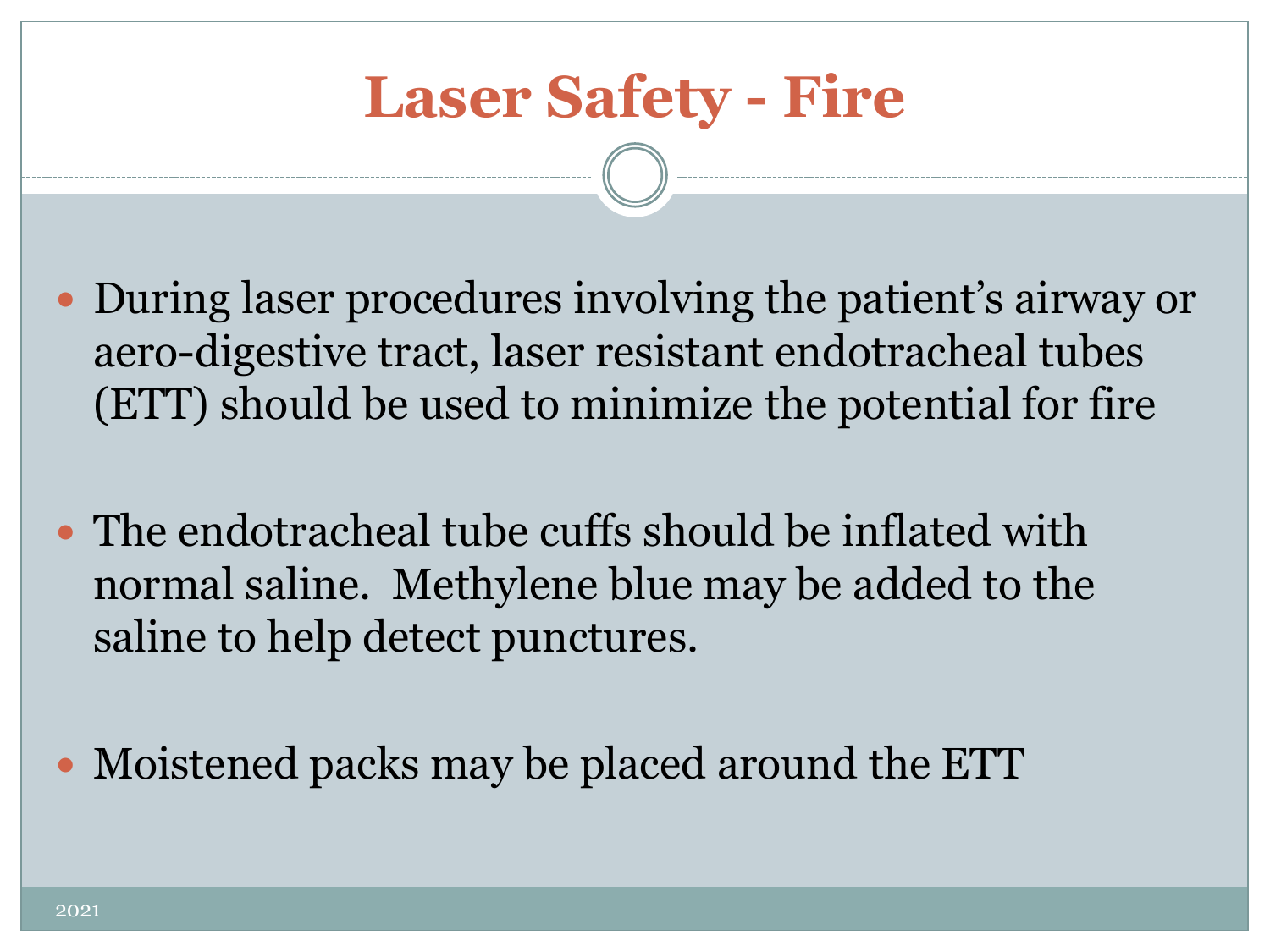

- Discuss with anesthesia provider the possibility of using room air, when possible, instead of O2
- Tent drapes and place suction under the drapes to prevent the build up of O2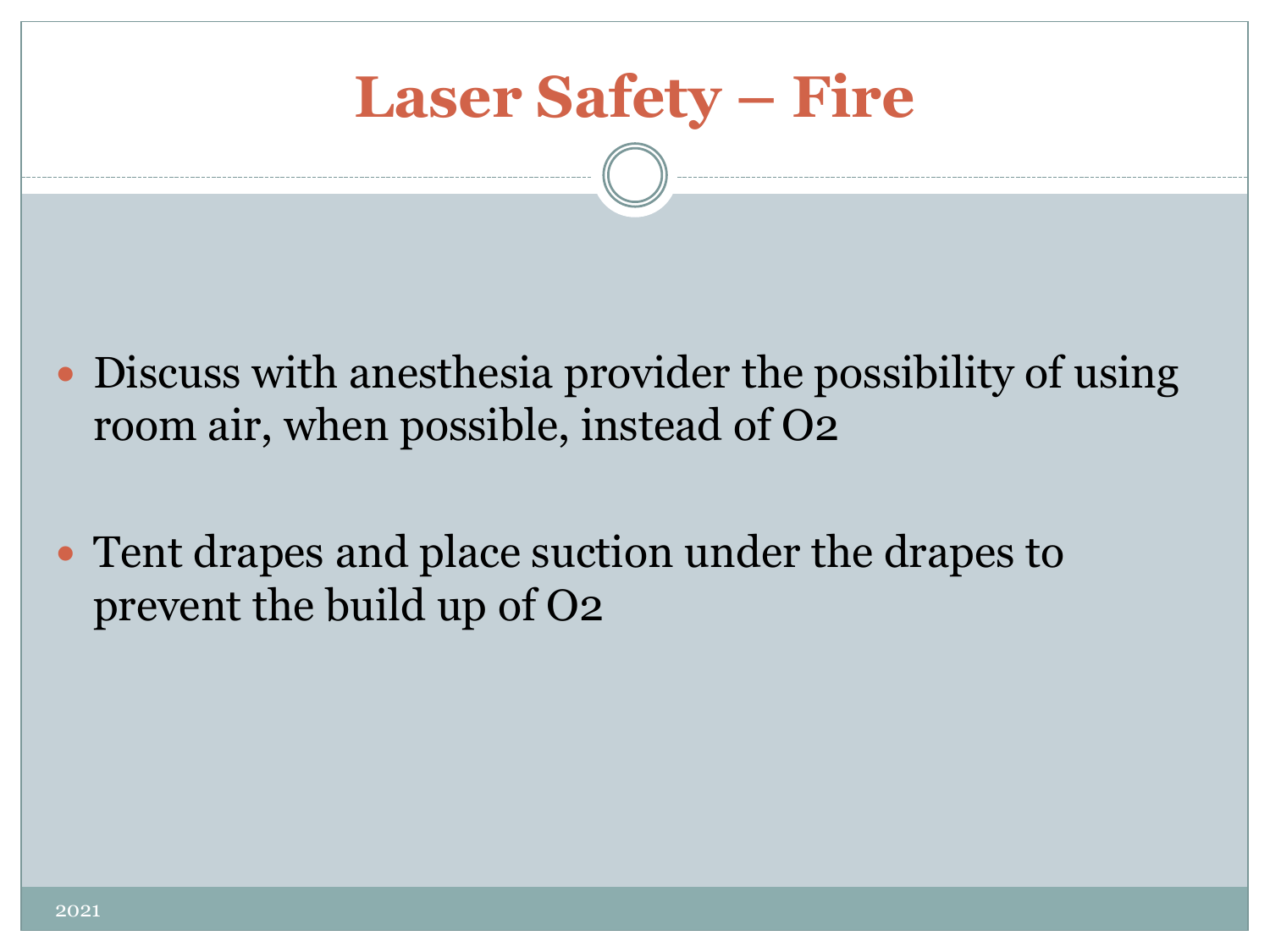# **Laser Safety - Fire**

- Airway fires require the following actions:
	- Removing the ETT while disconnecting the breathing circuit
	- Turning off the oxygen
	- Pouring saline into the airway
	- Removing all flammable and burning substances from the airway
	- $\circ$  Re-establishing the airway
	- Bronchoscopy to assess airway damage
	- Performing a tracheostomy if necessary
	- Assessing the patient for follow-up care (ICU)
	- Saving all materials for investigation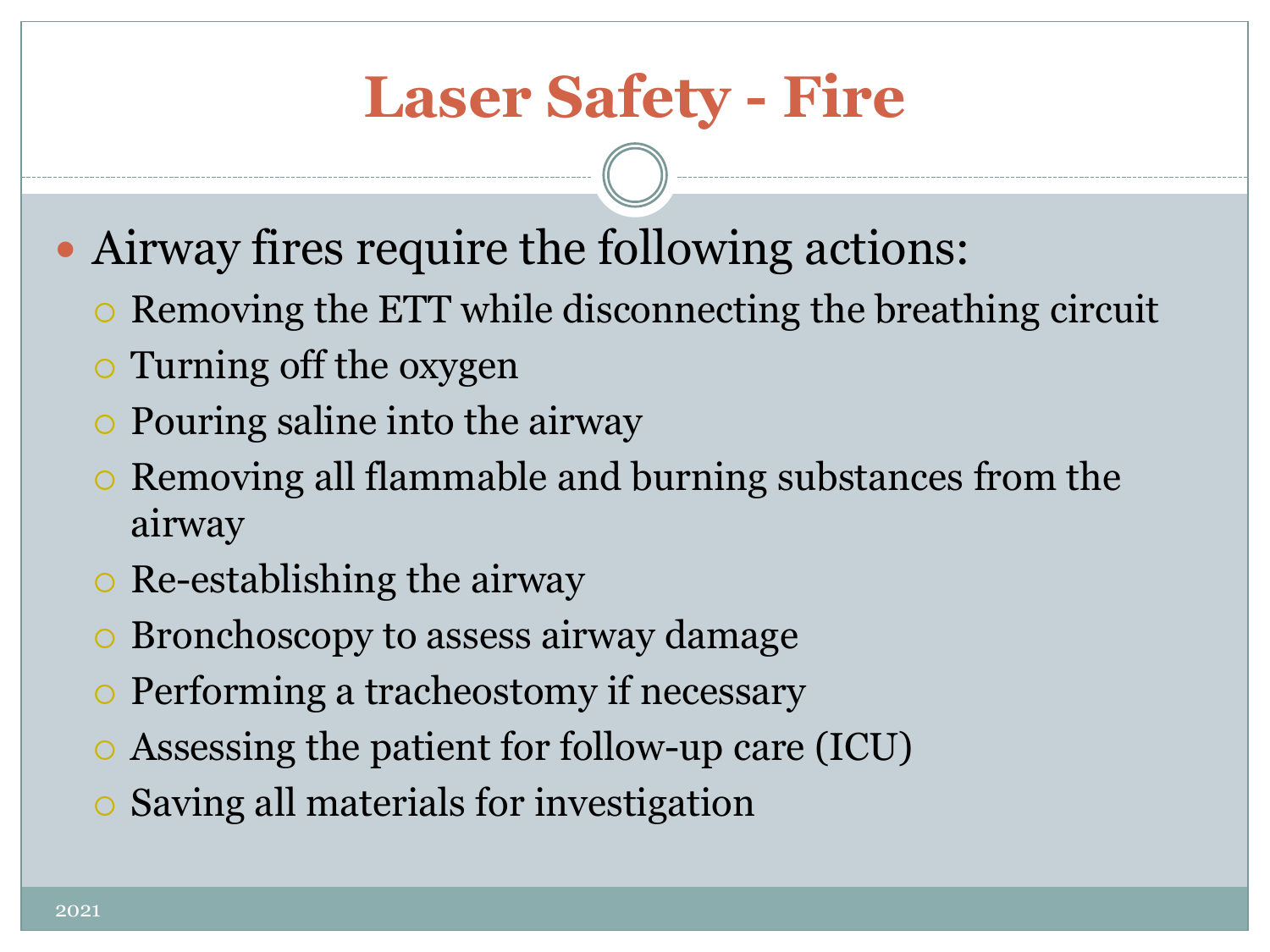# **Laser Safety - Documentation**

- A laser safety checklist shall be used to ensure all safety measures have been implemented
- Documentation of the laser procedure is completed in EPIC
- A paper laser log may be used as an adjunct to the perioperative documentation when EPIC is non operational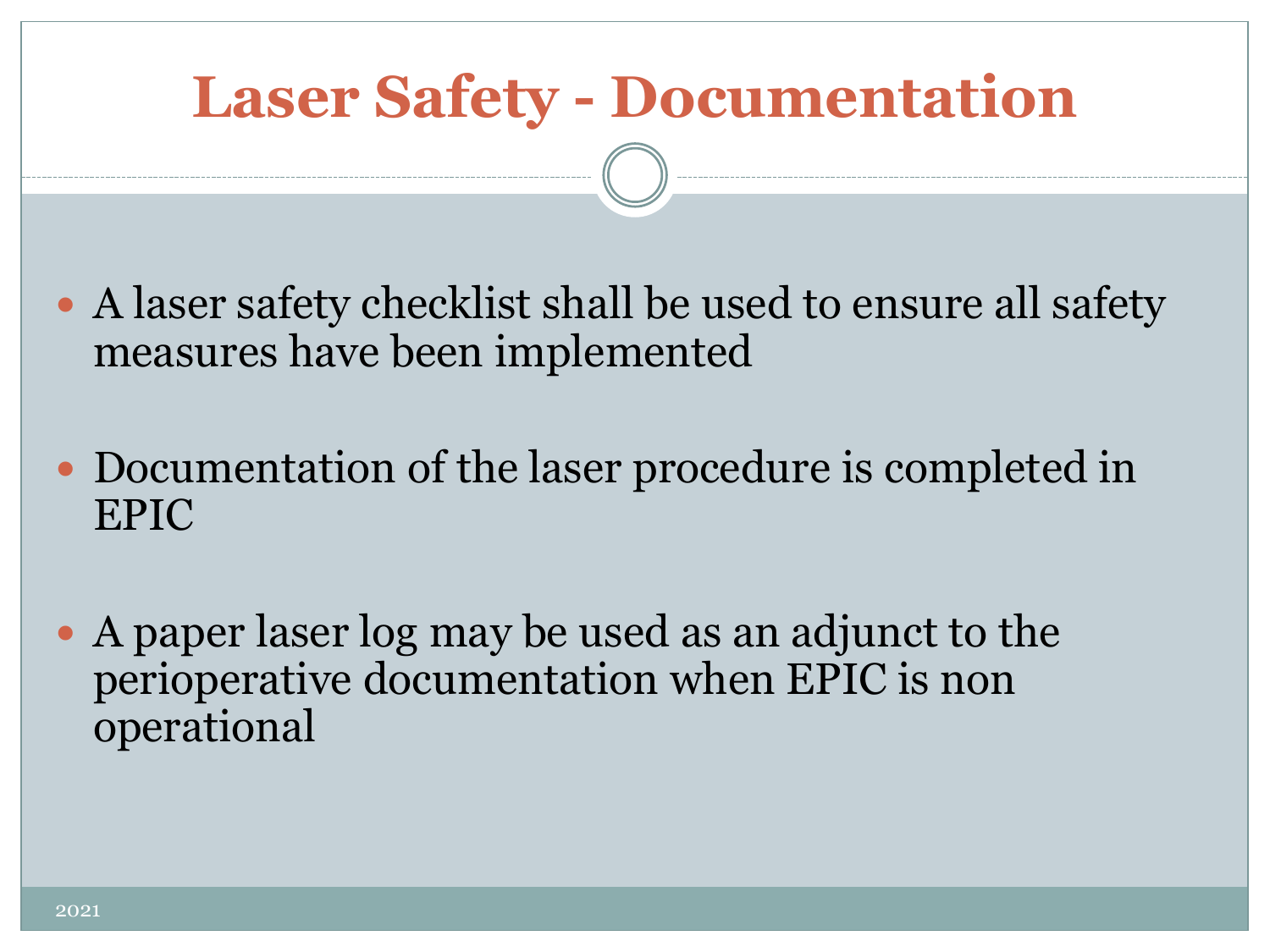

- Laser Safety. *Guidelines for Perioperative Practice, 2021 Edition.* pp. 421-442*.* Denver: CO, AORN, Inc.
- 2019 (SEH) Perioperative Laser Operation and Safety. Clinical Skills.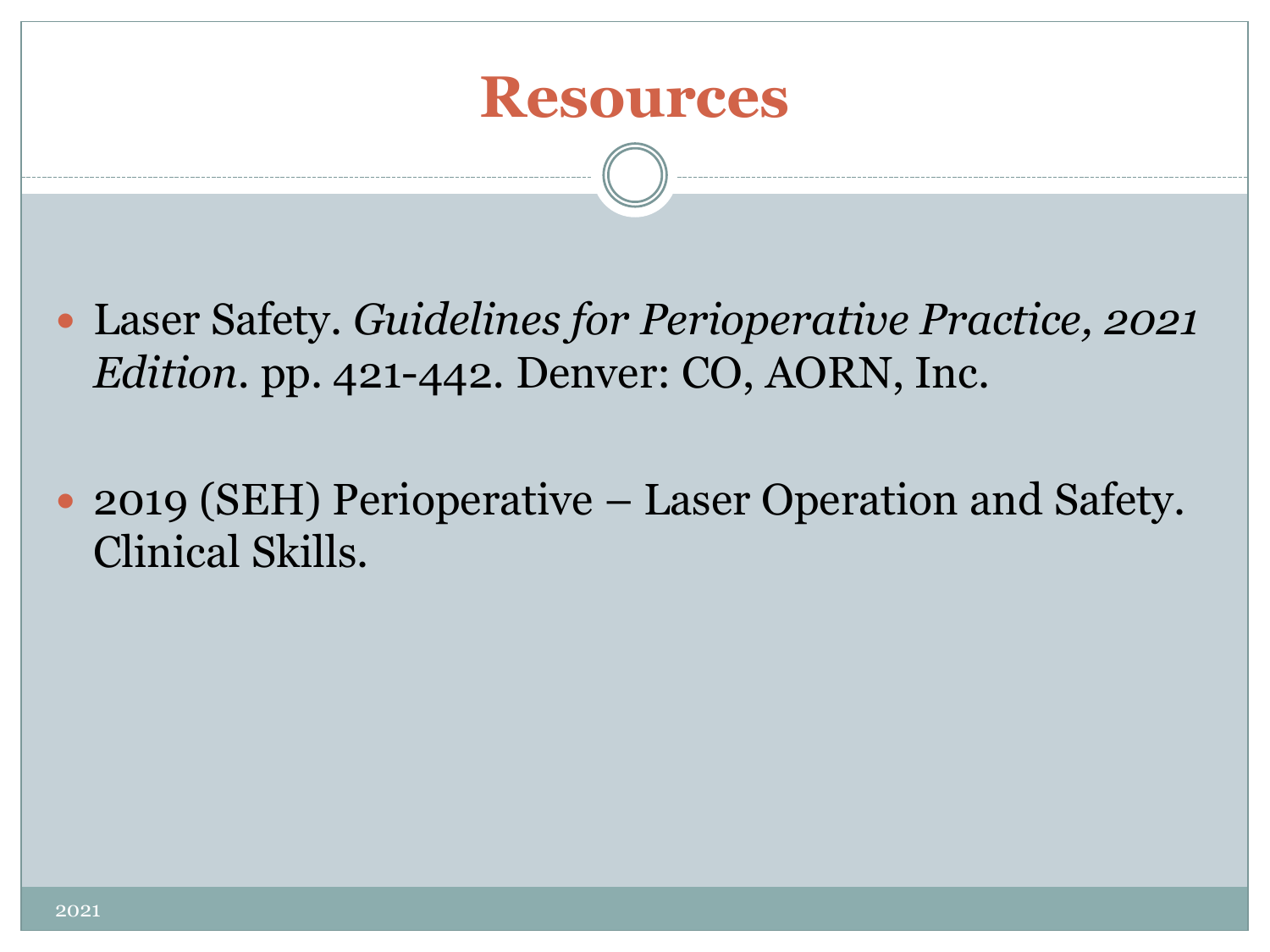

- We hope that you find this computer-based learning activity helpful in your practice.
- Feel free to review the information in this presentation as necessary before proceeding to the test.